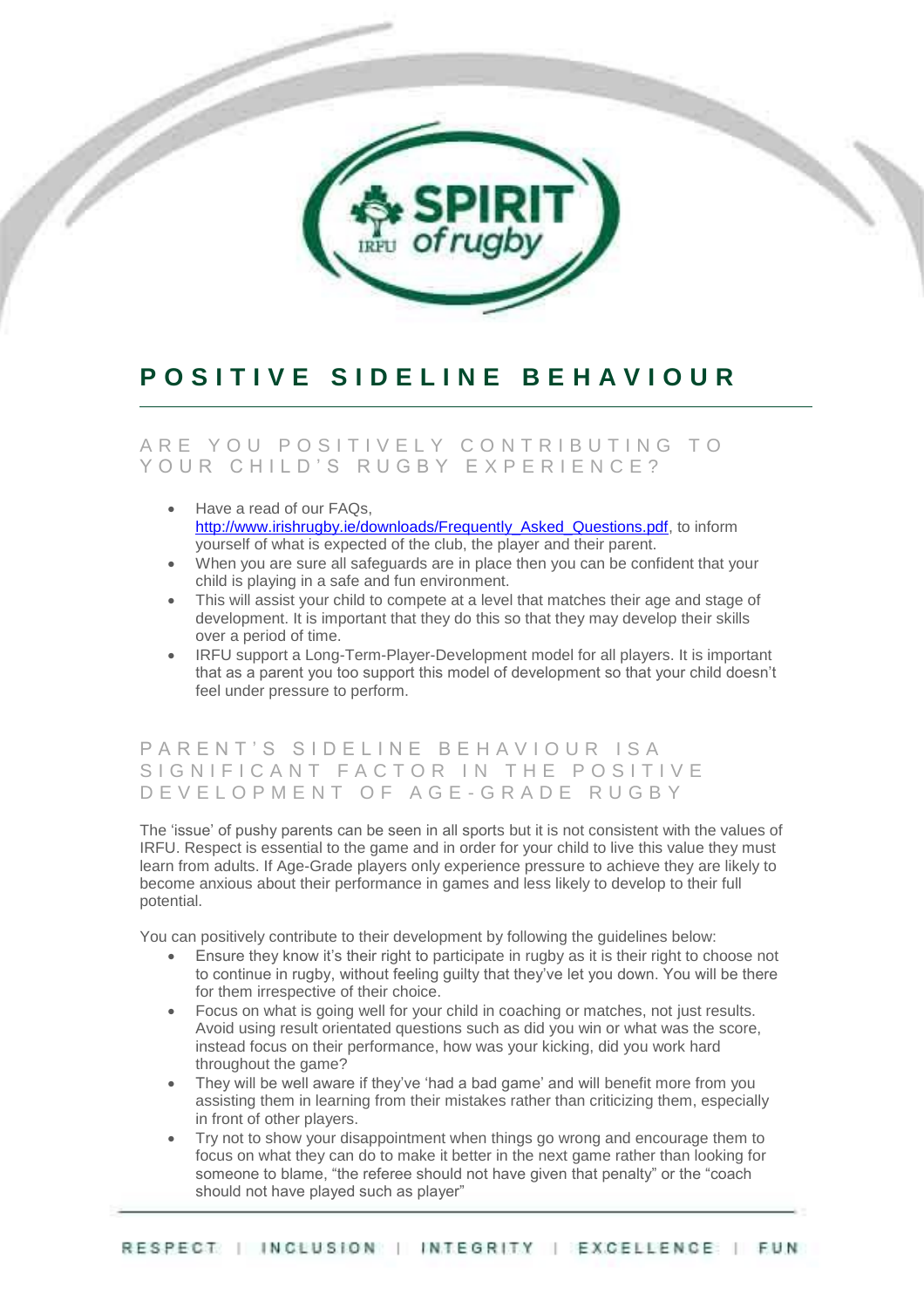

- Keep your child's rugby in balance with other activities that they are doing; not every player will make the Irish team and they'll need your assistance in managing expectations.
- Keep their development in perspective, don't compare their performance to their peers, focus on their own skills and goals appropriate to their age and stage of development.
- Ensure their rugby experience builds self-confidence and independence and does not focus on meeting your expectations or the coach's expectations of winning
- Encourage your child to review their own performance and training and not to rely solely on the direction of adults. Encourage them to seek assistance in making necessary adjustments (to diet, gym routine, etc.) with support of coach, physio, etc.
- Ensure they work hard to achieve their goals rather than looking for short cuts to success, especially those that could lead to cheating (violation of anti-doping rules) or injury or burn-out.

#### R E F L E C T O N Y O U R C H I L D'S R U G B Y :

- Why are they playing and what is it that they want from the game are their needs the same as yours?
- Are your demands appropriate to their age and stage of development? It is important to discuss this with other trained specialists as over training can lead to injury and burn-out.

TAKE NOTE OF HOW YOU BEHAVE AROUND YOUR CHILD WITH REGARDS TO THEIR R U G B Y :

- Do you plan the season for them, organising their gym sessions or prioritising their rugby above other activities without consulting with them?
- Do you put this player and their rugby ahead of other activities within the family?
- Do you make decisions about their rugby without appropriate knowledge of the Age-Grade pathway or without consulting with their coaches, managers, etc?
- Do you use their rugby performance to motivate them to achieve in other areas?

If you answered 'yes' to the above you may be over emphasising your child's rugby rather than seeing rugby as a tool by which they develop their sporting abilities; remember they are a person first and not just a rugby robot.

Your child's individual maturity (both physically and emotionally) will impact on what they can do and it's important that they are allowed to develop at their own pace.

Setting goals relevant to their development will mean Age-Grade rugby becomes a developmental set of challenges to learn from rather than using results as predictors of future success.